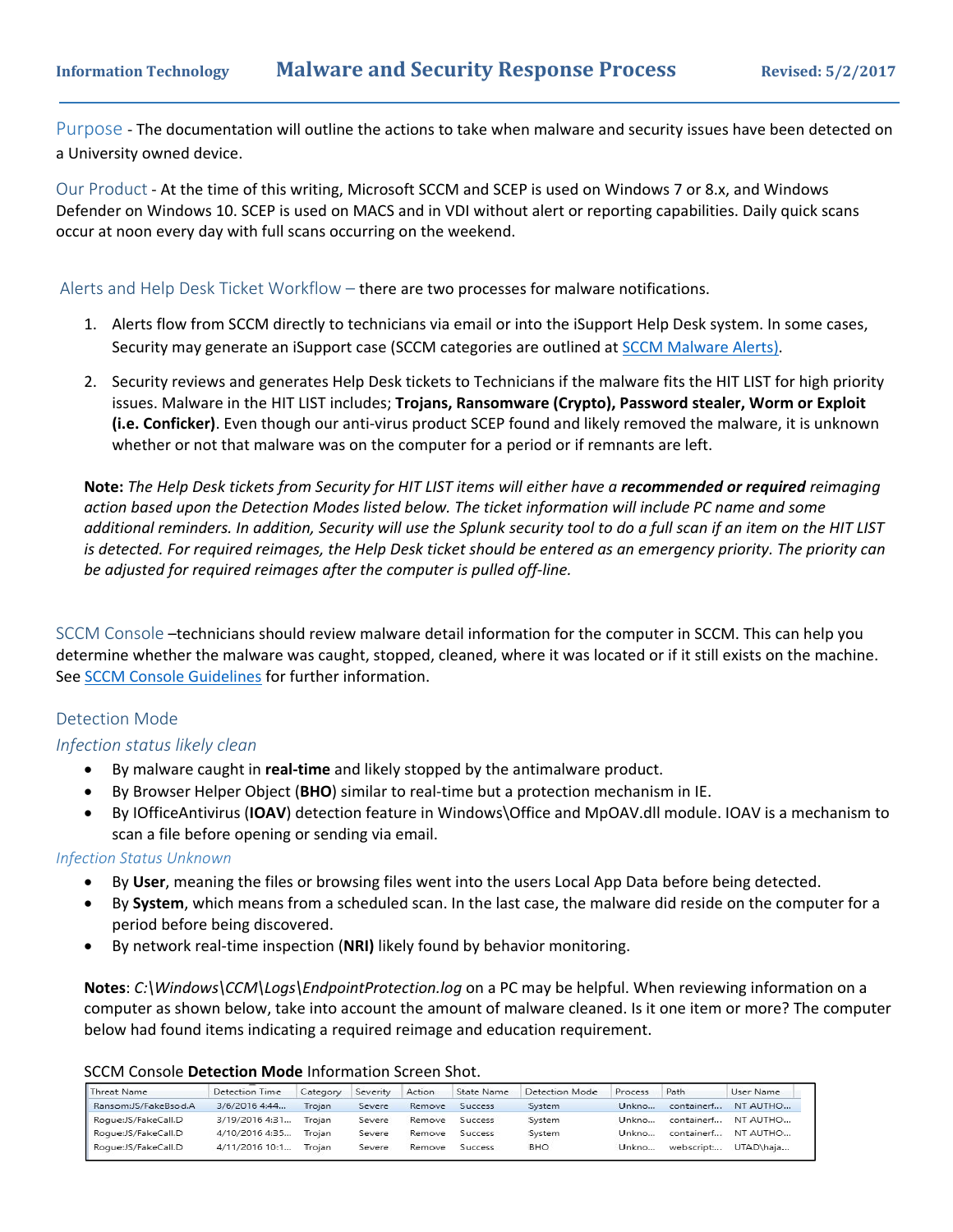# Guidelines

The required **Reimage process** is based off the Security's **HIT LIST.** 

- o ACTIONS
	- Take the computer off the network and move to an IT location.
	- Only log into the machine with the local LAPS account. **DO NOT** login with UTAD credentials while it is on the network.

## o COMMUNICATION

- Follow the SOP notification process to the user for taking a machine by contacting the user directly and leaving a yellow IT communication card.
- **Provide a loaner computer if necessary.**
- **Follow up daily with the user as needed.**
- **Confer with the user the required files to be backed up.**
- Ask the user if they normally save files to H or Z drives.
- **Verify files on shares were not encrypted by Ransomware.**
- **•** Document information in the ticket.
- o BACKUP
	- Security may take a backup image remotely and silently in some cases. Technician will still need to backup and reimage even if you know this process has occurred.
	- **Backup user files to an external device. Copy to another computer that is not on the network** and perform additional scanning if necessary.
	- Reimage computer only after confirming files the user needs are intact. Instruct users to save files to their H or Z drives.
	- See link for documented current backup processes used by IT tech support areas for the Desktop Backup Processes.

#### o REIMAGING

- **After confirming all files have been backed up, reimage the machine using standard IT tools.**
- **Restore backup files.**
- Run SCEP scan remotely using the console.
- o EDUCATION
	- Education user on how to avoid phishing scams (See **Education** section below).

#### The **Reset User Password** occurs, if a **Trojan, exploit or password stealer** occurred.

- o *Actions* 
	- **Contact the user directly in person or by phone. Let them know their credentials may have been** compromised by malicious software.
	- **F** Direct them to the **MyUTaccount** maintenance site to change their password using a different computer.
	- **Notify Security if necessary.**
	- **Update Help Desk ticket.**
	- Education user on how to avoid phishing scams (See **Education** section below).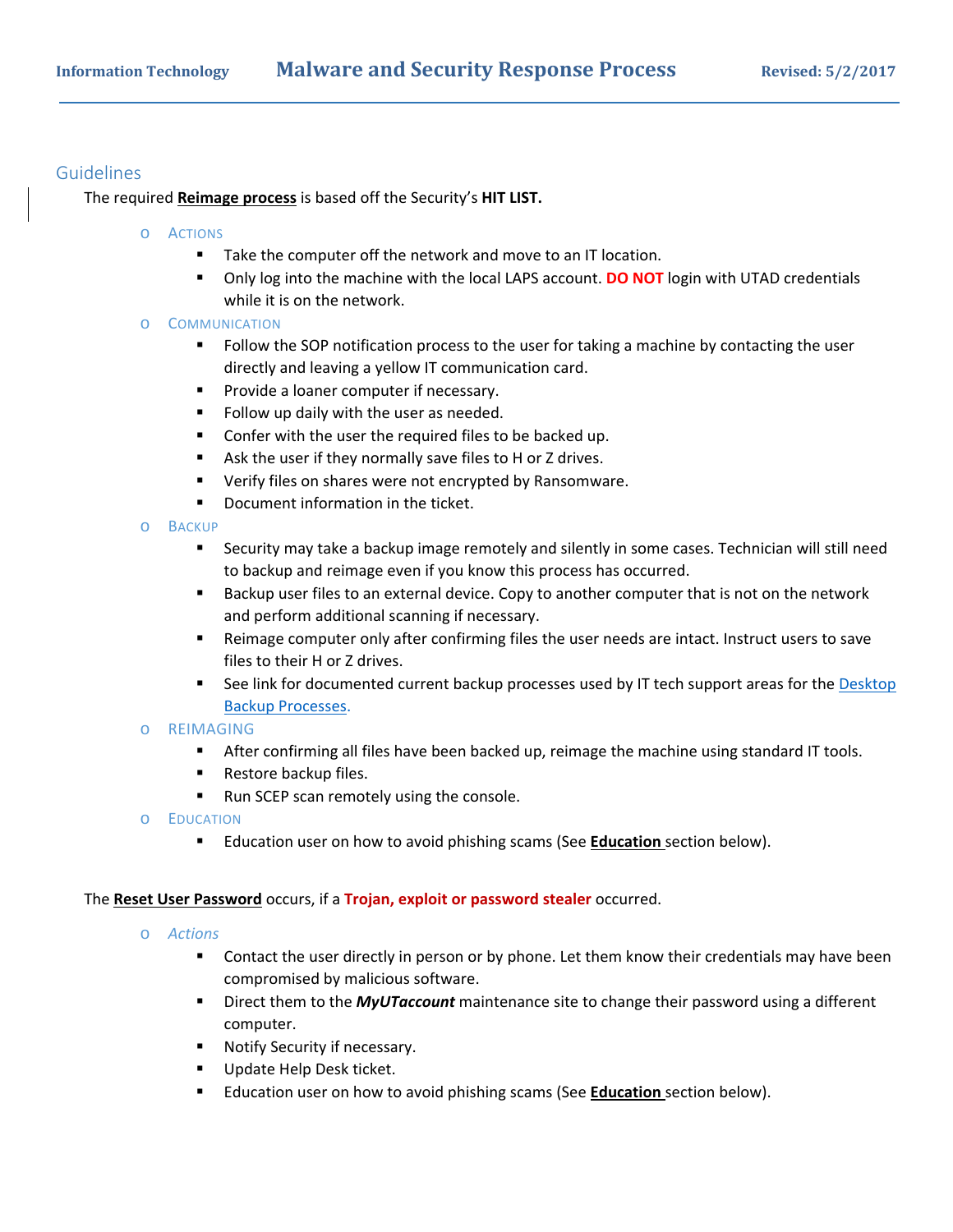The **Clean Process** occurs, if Potential Unwanted Software is found that is not in the HIT LIST and SCEP was not able to clean the computer.

- o *Actions* 
	- Notify the user that their computer has unwanted software on their computer.
	- **•** Determine if files need to be backed up.
	- Remote scan the computer using a free tool like Stinger.
	- **Install or use another piece of free or purchased software like SuperAntispyware or** Malwarebytes to remove the malware.
	- Update Help Desk ticket.
	- **If malware cannot be removed, backup files, reimage and move files back.**
	- Education user on how to avoid phishing scams (See **Education** section below).

The **Update Process** occurs, if malware is seen like browser modifier, unwanted software, or other types of malware due to vulnerabilities in older browsers, add-ins to browsers, and third party applications.

o *Actions* 

- Verify Windows updates and SCUP 3<sup>rd</sup> party application are working properly, update manually if needed.
- Update browser to the latest version if possible and apply patches.
- **Update third party apps or remove if possible.**
- Backup files and reimage if necessary.
- Update Help Desk ticket.
- Education user on how to avoid phishing scams (See **Education** section below).

#### **EDUCATION**

- Educate the user on how to avoid malware and avoid phishing scams. https://www.microsoft.com/Security/portal/mmpc/help/infection.aspx
- For machines not on our network, educate the users on bringing in UT laptops so updates occur. Also let them know that free anti-virus information is available on the https://myutaccount.utoledo.edu website.
- Educate the user about *H:\ for Home or Personal folder use* and the *Z:\ for departmental shares*.
- See the IT Security site for additional details at http://www.utoledo.edu/it/security.